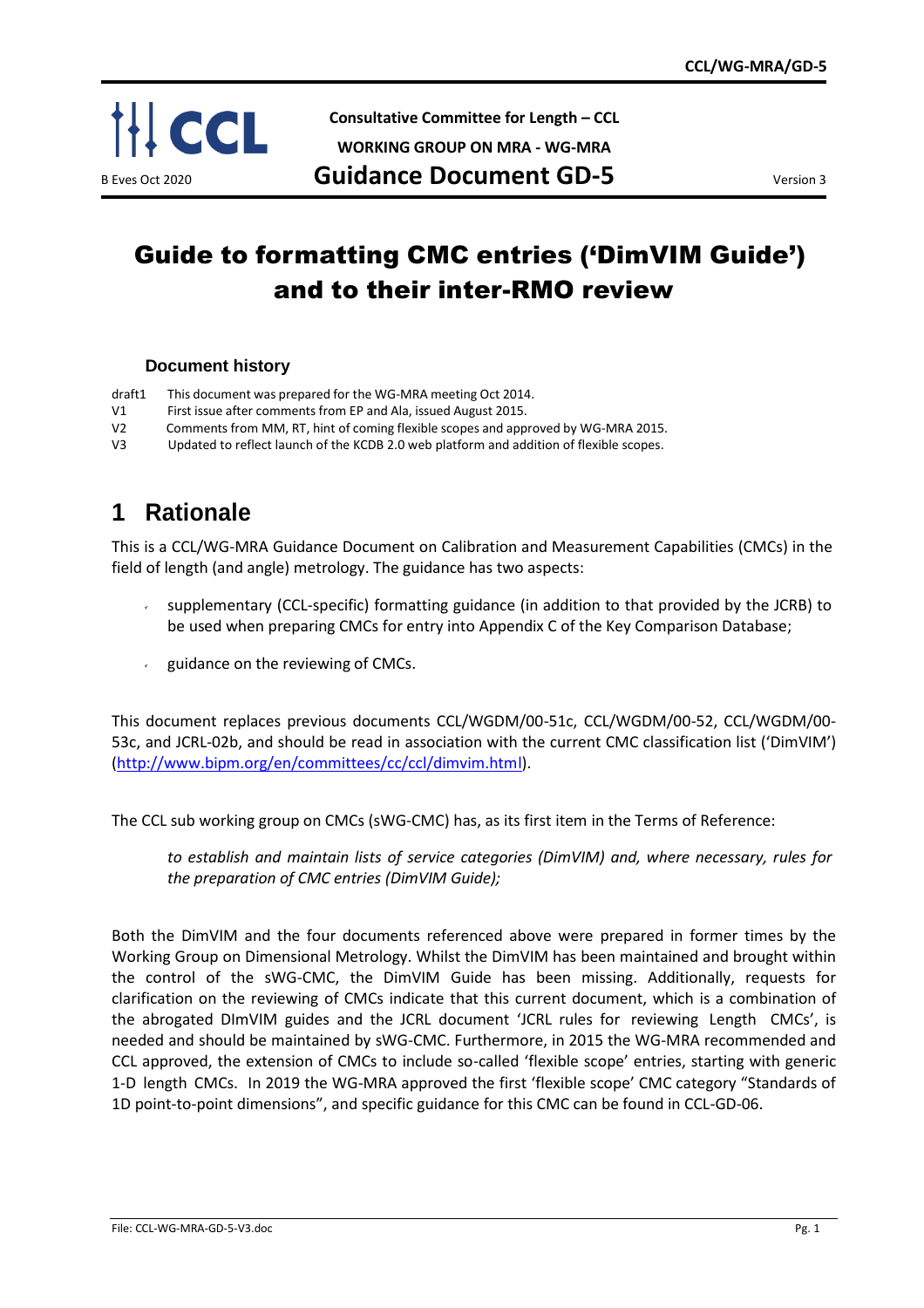## **2 Background**

During the early years of the CIPM MRA, the CCL's Working Group on Dimensional Metrology (WGDM) produced extensive guidance on how to prepare and format CMCs for the inter-RMO review process and eventual publication in the KCDB. This included two documents on formatting CMCs and an example document for use as a template for CMC preparation.

In 2010 the WGDM ceased to exist and sWG-CMC took over responsibility for CMC matters within the CCL. Furthermore, the formatting guidance available from JCRB was extended and the existing CMC files from the NMIs were available for direct download from the JCRB website (via a password protected area, accessible to RMO TC chairpersons). Therefore the previous guidance from WGDM was edited and reduced to the minimal supplementary guidance to be used in conjunction with that given in the JCRB document [CIPM MRA-D-04] and instead of using the WGDM template CMC file, the guidance from JCRB and KCDB office was to edit downloaded copies of existing NMI CMC tables.

In December 2019 the BIPM launched the KCDB 2.0 web portal. The tasks of applying for CMCs and reviewing CMCs is now handled by the website, and the use of CMC template files is no longer encouraged but is still supported. With this in mind, the following section contains the currently applicable guidance on formatting issues specific to CCL, for the submission of CMCs.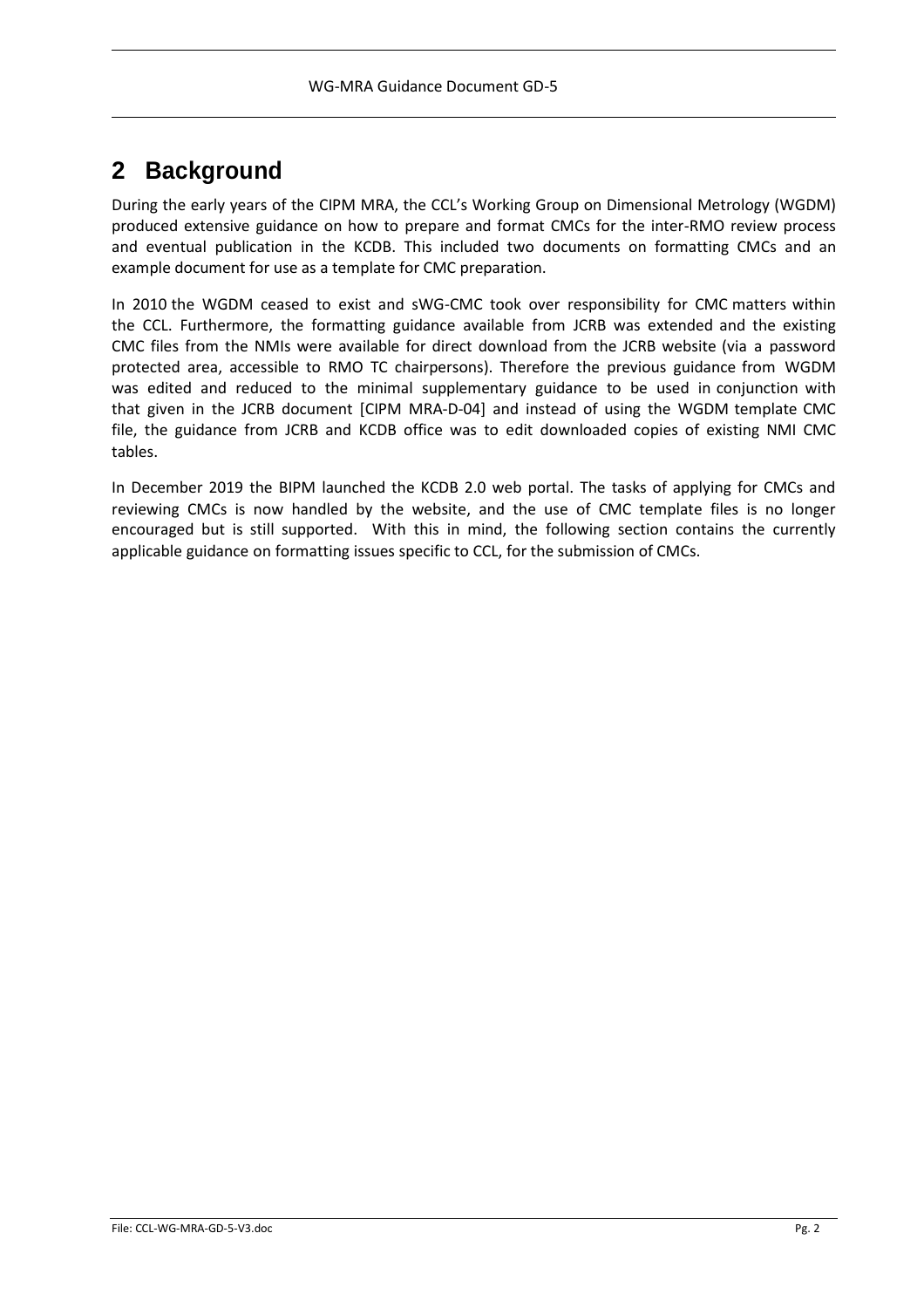## **3 Supplementary CMC formatting instructions**

During the early years of the CIPM MRA, the CCL's Working Group on Dimensional Metrology (WGDM) produced extensive guidance on how to prepare and format CMCs for the inter-RMO review process and eventual publication in the KCDB. This included two documents on formatting CMCs and an example document for use as a template for CMC preparation. With the transition to KCDB 2.0 CMCs are no longer submitted via an Excel file and are instead directly entered into the KCDB website. Detailed instructions on using the KCDB website have been developed by the BIPM and links to these documents can be found in section 5.1.

#### **1 Scope**

The purpose of this section of the document is to provide detailed guidance that is in addition to both the JCRB instructions for completing submissions for the CIPM MRA Appendix C (herein referred to as AppC) listings of NMI services and the KCDB 2.0 documents listed in section 5.1. The harmonization of the naming of services is enforced by the KCDB website via support for the "DimVIM". The "DimVIM" is a classification document that provides the approved terminology and is available in several languages from the CCL open access website [\(http://www.bipm.org/en/committees/cc/ccl/dimvim.html](https://www.bipm.org/en/committees/cc/ccl/dimvim.html) ). The latest English version of the DimVIM is available from the Appendix C area of the KCDB.

#### **2 Access to the KCDB website**

Details on getting a user account for submitting and reviewing CMCs can be found in Section 4 of the "Getting started on the KCDB web platform" document [KCDB GettingStarted].

#### **3 Creating a new CMC**

The following instructions follow the layout of the KCDB CMC submission form and are separated into six areas: Classification of service, Measurand, Parameters, Expanded uncertainty, and References. Only fields that require additional explanation are discussed.

Note the following general rules:

3.1 Language is English only. The DimVIM has been translated into other languages by expert volunteers from the CCL to guide others.

A common confusion is that the SI unit of length is "metre", and a measuring device is a "meter", so a *micrometer* is tool that may measure to a *micrometre* (µm) resolution.

3.2 Decimal point: use period (.), not comma (,). [95.37 okay, not 95,37]

#### **4 Classification of service**

The Dim VIM is a classification scheme that provides NMIs with a uniform terminology in creating their AppC listings. It helps regional and CCL working groups to identify similar services, and to determine where key and supplementary comparisons are needed to support mutual recognition. The terminology is organized under six major headings, each with one or more groups (Classes) of instrument/artifact types and their measurands. For example:

2 Linear Dimensions ← Main Heading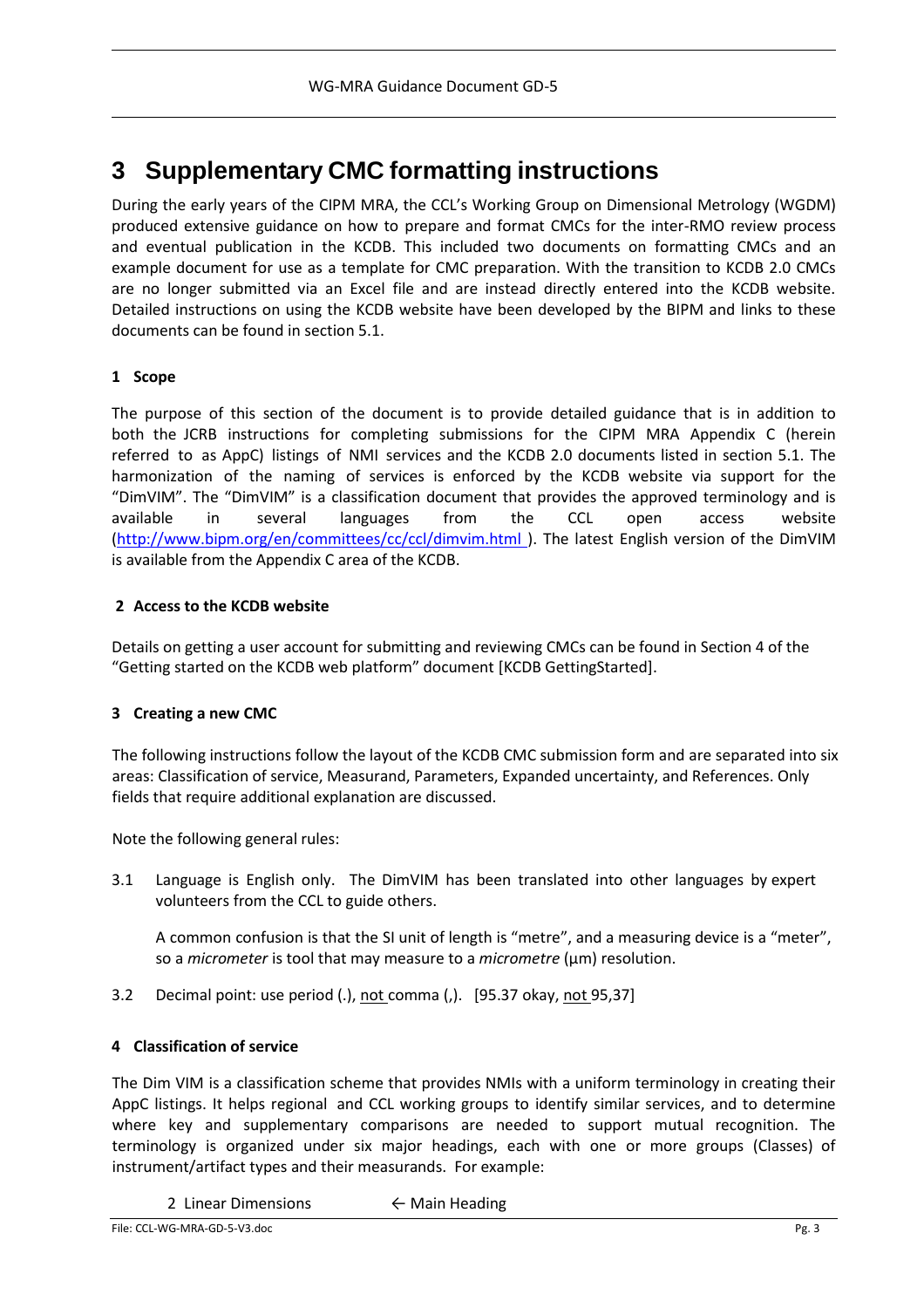WG-MRA Guidance Document GD-5

| 2.3 Line Standards         | $\leftarrow$ Class    |                                                 |
|----------------------------|-----------------------|-------------------------------------------------|
| 2.3.1 precision line scale | $\leftarrow$ artifact | (3-digit number is "CCL Service Category" code) |

The DimVIM lists most instruments/artifacts and measurands offered as a Length calibration service by NMIs participating in the CIPM MRA. Terms in the DimVIM have been chosen by experts from the CCL, and most NMIs will be able to express their AppC services using the current choices.

Locate the appropriate instrument/artifact and measurand in the DimVIM; note the CCL Service Category code and also the Class name for that item (such as 2.3.1 for precision line scale, with Class name Line Standards). If you cannot locate an appropriate entry within the DimVIM then you will not be able to proceed with the entry of the CMC. Contact your regional Length chairman, who will in turn contact the sWG-MRA, to initiate the process to add a new entry to the DimVIM.

The KCDB enforces use of the CCL Service Category code via the following required fields in the CMC application form:

- 4.1 **Service** corresponds to the main heading, i.e. left most numeral, of the CCL Service Category code.
- 4.2 **Sub-service** corresponds to the class associated with the chosen main heading, i.e. middle numeral of the CCL Service Category code.
- 4.3 **Individual service** corresponds to the artifact associated with a class, i.e. right most numeral of the CCL Service Category code.

#### **5 Measurand**

- 5.1 **Quantity** Measurand chosen from one of the options specified by the DimVIM for the specified service code.
- 5.2 **Instrument or artifact** chosen from one of the options specified by the DimVIM for the specified service code.
- 5.3 **Instrument Type or method** used to make the measurement. The phrase should suggest (to an expert) the main scale, how the gauging features are probed, and any differential scale. These factors, combined with the identification of the reference standards used, tell an expert much about your procedure.

Examples:

| Artifact         | Quantity       | <b>Instrument Type or Method</b>  | <b>Reference Used</b>       |
|------------------|----------------|-----------------------------------|-----------------------------|
| gauge blocks     | central length | interferometry, exact fractions   | stabilized lasers           |
| Stage micrometer | line spacing   | video microscope & 1-D comparator | length interferometer       |
| Index table      | angle          | index table & one autocollimator  | index table, autocollimator |

5.4 **Lower limit**, and **Upper limit** define the range of the measurand using the units chosen in **Unit**. The limits are not to be confused with measurement conditions that define a size limitation independent of the measurand. Note that the lower limit will often not be zero and zero should not be used if such a measurand cannot be physically realized.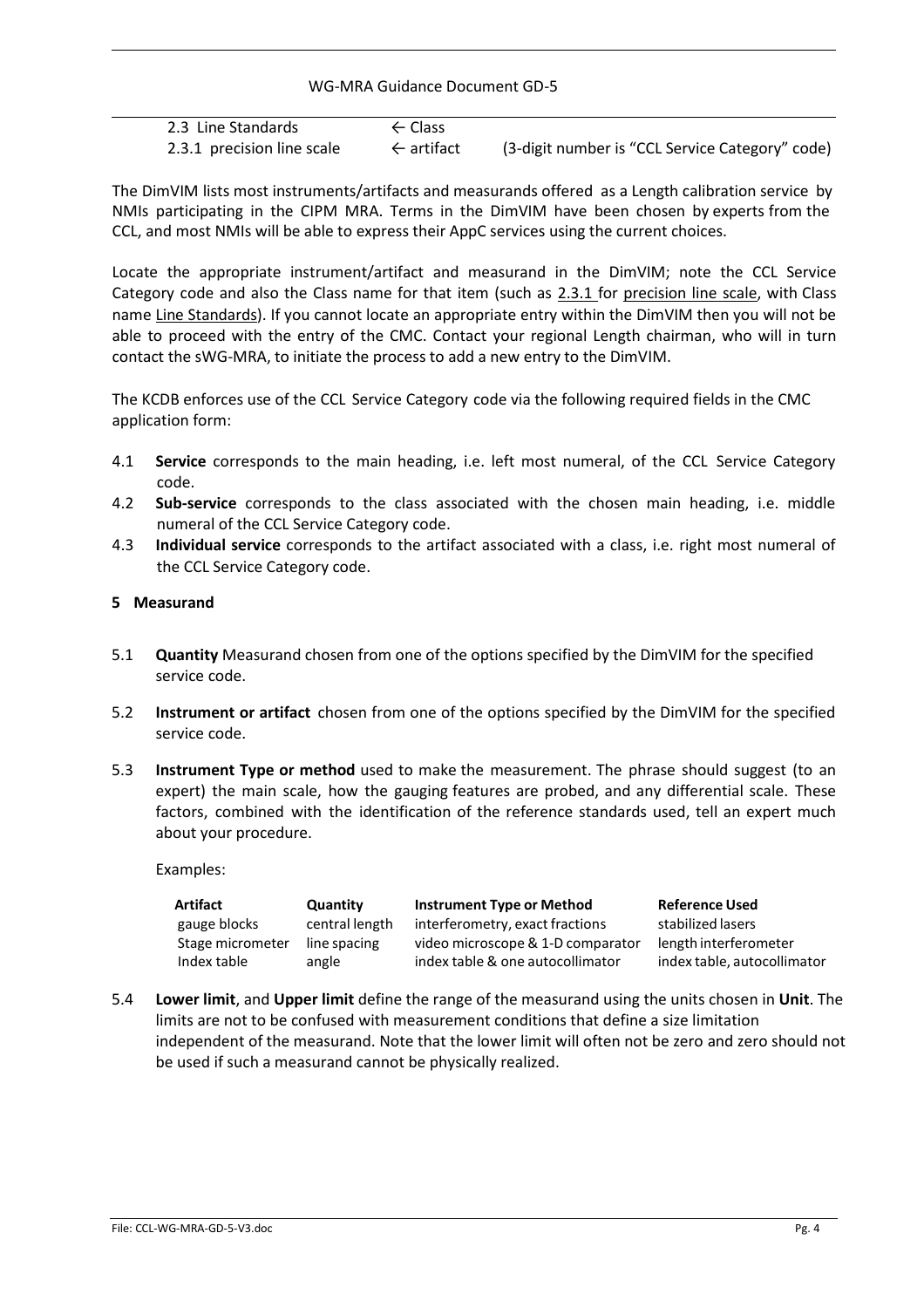5.5 **Parameters** This section is used to cite any limitation or option restriction (not covered by measurand range) that is peculiar to your service, compared to what is typical from other NMIs. Examples could be possible support restrictions of artifacts such as tapes (single-catenary, or on-flat), or possible illumination restrictions for line scales (reflection or transmission only), or possible orientation restrictions for device scales (horizontal/vertical axis of autocollimator only, or both). The purpose is not to further elaborate on the information in the 'Instrument Type or Method' field, but rather to alert the client to measurement conditions or limits that may be critical to their use of the artifact. For example, an NMI may only be able to calibrate a tape on-the-flat, whereas the client may need it measured in single-catenary suspension.

Do not cite laboratory ambient conditions, such as temperature & humidity if they are within normal ranges for a dimensional calibration lab. In particular, do not cite the reference temperature if it is near 20 °C, as this is the ISO Standard Reference Temperature for all dimensional measurements, and is implicit to all services unless stated otherwise. The Expanded Uncertainty for the service will include the NMI's ability to maintain temperature (and other ambient parameters) and to compensate for measured offsets.

Do cite temperature where it purposely driven away from 20 °C, such as for thermal expansivity measurements.

Express multiple conditions for a given service by adding a separate entry for each condition.

#### **6 Expanded Uncertainty**

The Document CIPM MRA-D-04, version 5, dated March 2017 states that in the context of the CIPM MRA and ILAC Arrangement and in relation to the CIPM-ILAC Common Statement the following definition for CMCs was agreed upon:

*A CMC is a calibration and measurement capability available to customers under normal conditions:*

- *(a) as published in the BIPM key comparison database (KCDB) of the CIPM MRA; or*
- *(b) as described in the laboratory's scope of accreditation granted by a signatory to the ILAC Arrangement.*

Also, Note N1 states: *The meanings of the terms Calibration and Measurement Capability, CMC, (as used in the CIPM MRA), and Best Measurement Capability, BMC, (as used historically in connection with the uncertainties stated in the scope of an accredited laboratory) are identical. The terms BMC and CMC should be interpreted similarly and consistently in the current areas of application.*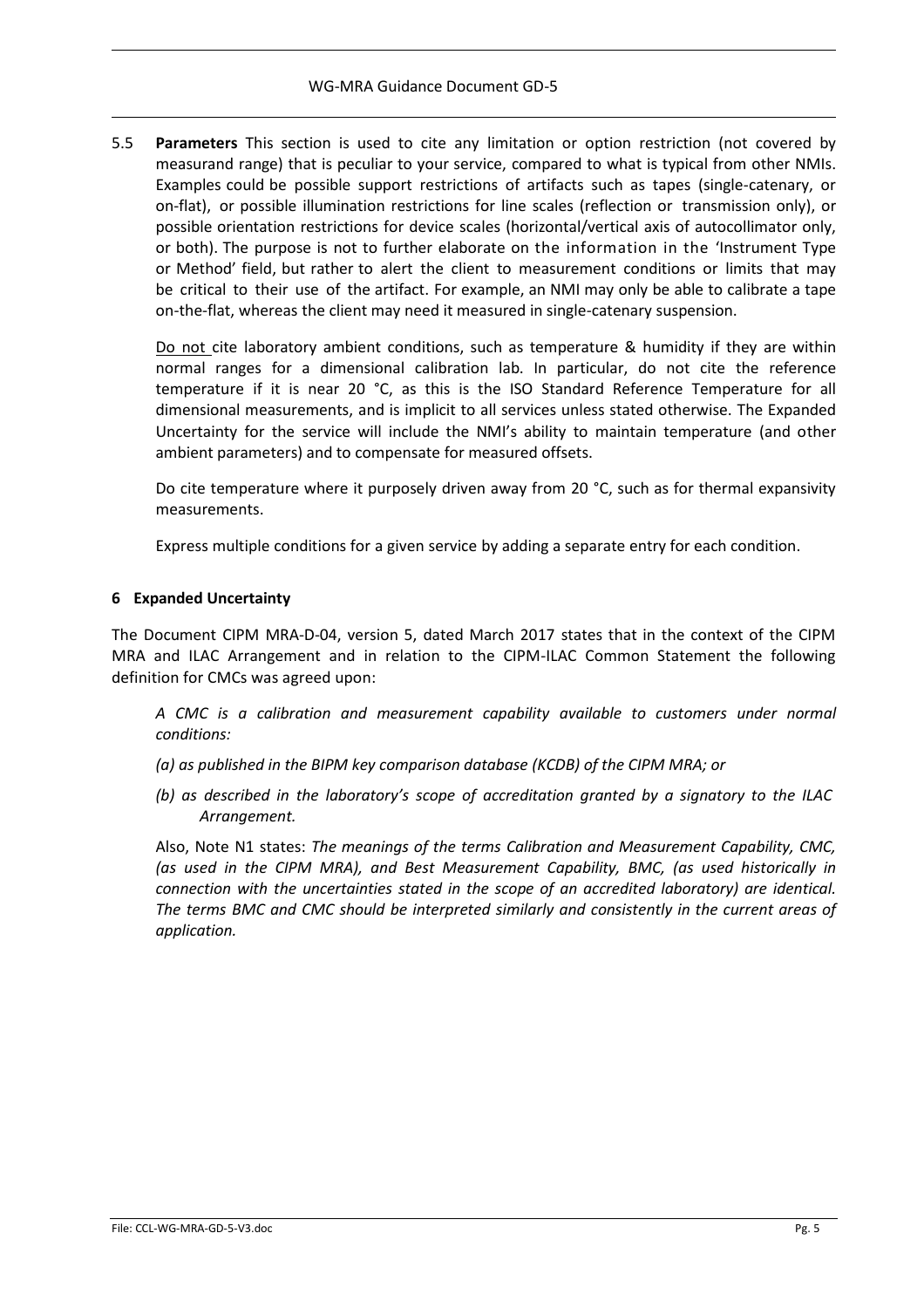In the scope of ILAC accredited laboratories such capabilities are inserted under the heading CMC with the following indication: (\*)CMC: Calibration and Measurement Capability is the smallest uncertainty of measurement the laboratory can provide to its customers, expressed as the expanded uncertainty having a coverage probability of approximately 95 %. See also Document ILAC-G18:04/2010, Guideline for the Formulation of Scopes of Accreditation for Laboratories.

According to Document CIPM MRA-D-04, Note 2, under a CMC, the measurement or calibration should be:

- performed according to a documented procedure and have an established uncertainty budget under the management system of the NMI or the accredited laboratory;
- performed on a regular basis (including on demand or scheduled for convenience at specific times in the year); and
- available to all clients.

The CMC Uncertainty is the smallest that can be realised with real, available highest-quality artifacts. It is not the fictional uncertainty that would be possible with a perfect or ideal artifact.

- 6.1 **Unit**, enter the units of the CMC uncertainty value. For relative uncertainties choose '(dimensionless)'.
- **6.2 Lower limit** is the minimum uncertainty possible given the measurand range entered in the Measurand section. The uncertainty should be rounded down and expressed to two significant digits. If the uncertainty is the same over the entire measurement range then enter the same uncertainty in both the **Lower limit** and **Upper limit** fields.
- **6.3 Upper limit** is the maximum uncertainty possible given the measurand range entered in the Measurand section. The uncertainty should be rounded up and expressed to two significant digits.
- 6.4 **Coverage factor,** enter the coverage factor (usually 2).
- 6.5 **% confidence level**, enter the Level of Confidence (usually 95 %).
- 6.6 **Edit Equation**: For uncertainties determined by an ISO GUM evaluation, the preferred method is to quadrature-sum the range-independent (constant, fixed, or end-effect) terms into a single end-effect) value, and do likewise with the range-dependent (proportional) terms to form a single (proportional) term *b L*. These two collective terms are then used to express the uncertainty as a quadrature-sum formula, so that the end-effects and proportional components are easily recognized (each has particular metrological significance for the expert). For uncertainties evaluated this way (by GUM), use the quadratic notation  $U = Q[a, b]$ , where  $a$ is the constant term. Q[*a*, *b L*] means the square root of the quadratic sum of the two arguments a and *b L*.

Where a symbol other than *L* for length best describes the measurand (such as *R* for roundness or *F* for flatness), these symbols must be defined in the **Equation comments** field.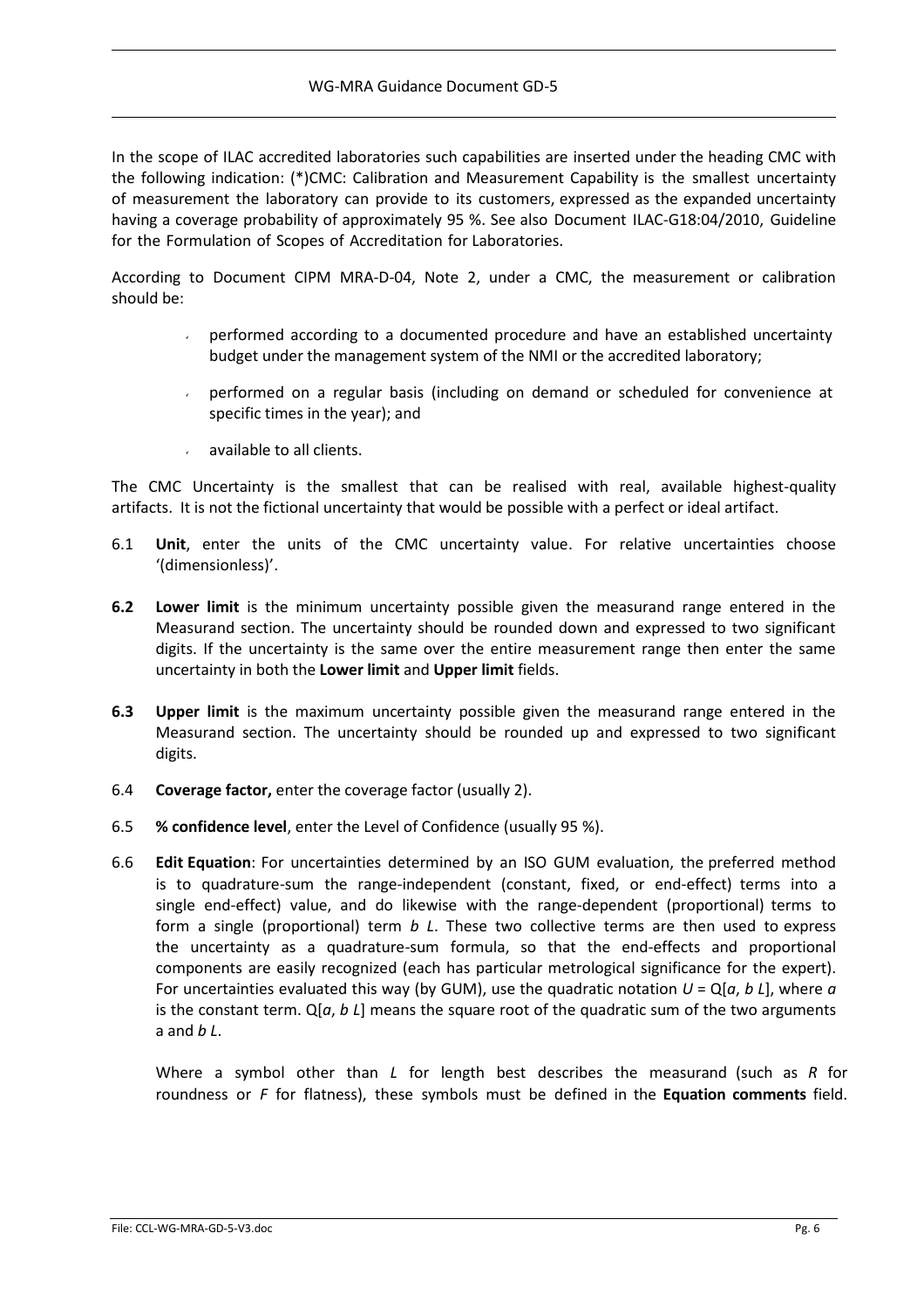Other means for evaluating the uncertainty may result in a simple linear sum of a constant (*c*) and proportional term  $(d L)$ , resulting in  $U = c + d L$ .

Do not linearize a GUM Uncertainty. The sWG-CMC has deemed it a poor and **unacceptable** practice to approximate a GUM quadrature uncertainty over a stated range of measurand by a linear sum. The coefficients of the sum no longer represent the end-effects and proportional component of the measurement process (but may be confused as such). Furthermore, for measurand ranges not starting at zero, the constant term of the sum may even be a negative value (which may be confused as a source of negative uncertainty). For these reasons, uncertainties evaluated by ISO GUM techniques must be expressed in quadrature, as per §6.7.

Some NMIs are accredited to offer a service only at discrete measurand sizes, each with a specific uncertainty. An example would be a standard set of 8 long gauge blocks – only calibrations matching the sizes in the set would be possible by mechanical comparator. For the purpose of the AppC listings, the WG-MRA requests that such a service be listed once, that the measurand range span the min/max values of the discrete sizes, that the actual sizes be listed under the Conditions (if deemed necessary to list them), and that a formula be used to convey the uncertainty over the range. (Usually, the uncertainty for each size has been calculated from an existing GUM-type formula anyway). If a separate service is available for a different range of measurands (probably with a different uncertainty), submit it as a separate entry.

Zero uncertainty is not permitted. If zero is the minimum value for range, there must always be a fixed part in the uncertainty so that the uncertainty is never zero.

#### **7 References**

7.1 **Reference standard used in calibration**, enter the directly-used reference standard(s) used to make the next link in the traceability chain to the realization of the SI unit. In any measurement process, there may be several input quantities, and each has to be traceable to its own standards. More than one reference standard can be mentioned if appropriate.

> **Example: Diameter measurement, using a length-measurement machine equipped with a** laser interferometer, where the zero setting is done on a reference setting ring. The two reference standards are the laser interferometer and the setting ring. (Some NMIs use a gauge block instead of a setting ring).

Where appropriate, name the standard used to make the next link in the traceability chain to:

the realisation of a perfect form (such as a liquid surface for flatness, a master spindle for roundness, a master index table for circle division), or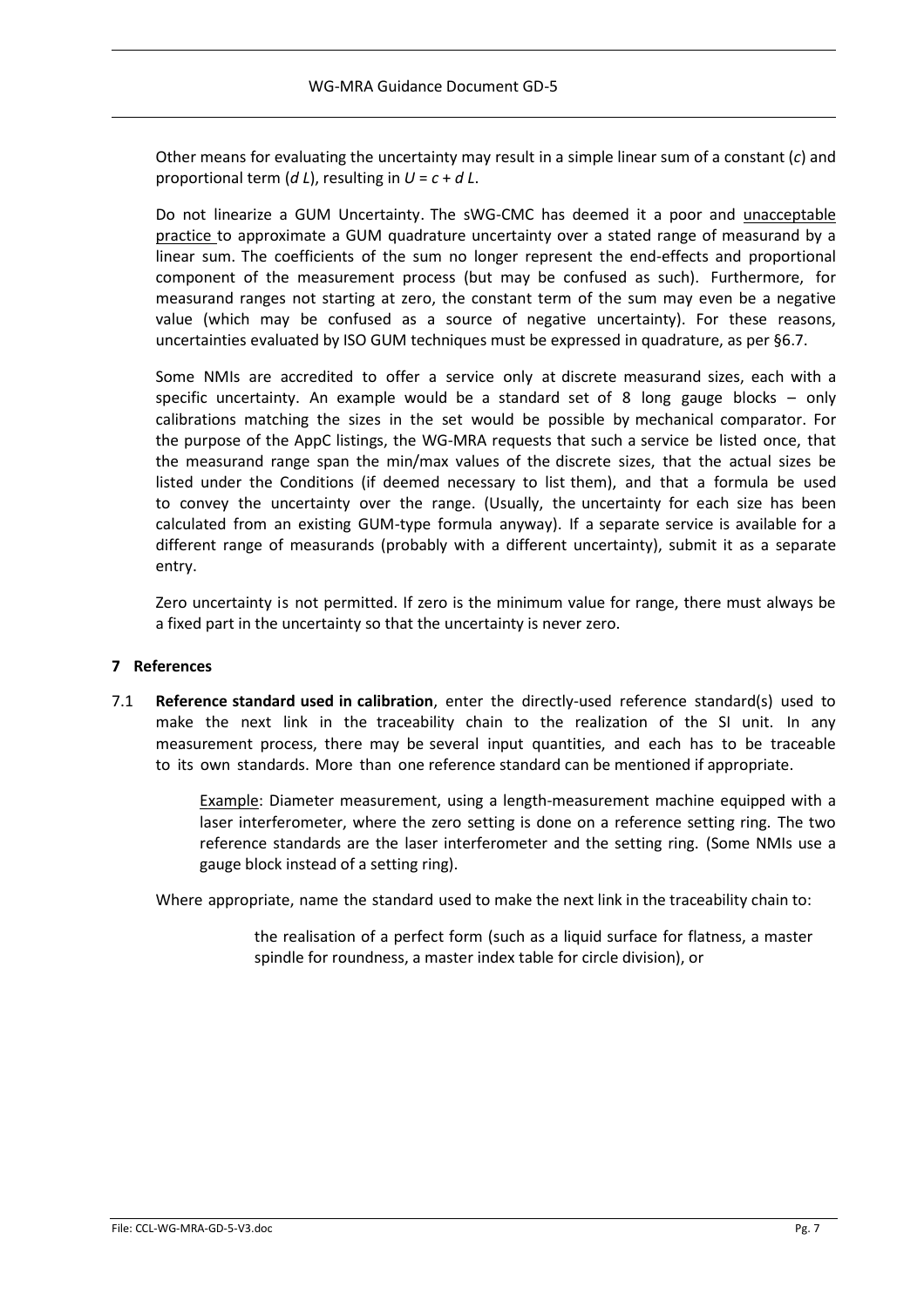to a self-calibration or error-separation techniques (such as a multi-step error separation technique for roundness, a reversal technique for straightness, or a cross-reference self- calibration technique with three independent circle divisions).

- 7.2 **Source of traceability** is used to indicate the official abbreviation for the institute that provides the highest link to the SI for the CMC being declared.
- 7.3 **Group Identifier** is used to identify linked CMC claims such as the real and imaginary components in electricity and magnetism. This feature is not currently used within the CCL and can be left blank.
- 7.4 **KCDB support for CMC claim**. From the drop down list choose the key comparison or supplementary comparison that supports this CMC. The comparison(s) must have directly tested this specific service (such as CCL-K3 directly supports an optical polygon service, since it required that an optical polygon be calibrated). Or the comparison must have been deemed by CCL or the region to have tested the principal techniques of this related service (such as CCL-K3 indirectly testing the principle techniques necessary for the calibration of an index table and an autocollimator.

If you are applying for a flexible CMC of category "Standards of 1D point-to-point dimensions" then refer to the CCL guidance document GD-06 [CCL-GD-06] for information on the required supporting evidence.

If you have not participated in an approved comparison for this service then the titles or references of the documents to be used to support the claim must be entered in **Other support**.

- 7.5 **Comments for publication**. Publicly available comments published with the CMC.
- 7.6 **Comments for reviewer.** Comments specifically intended for the reviewers of the CMC.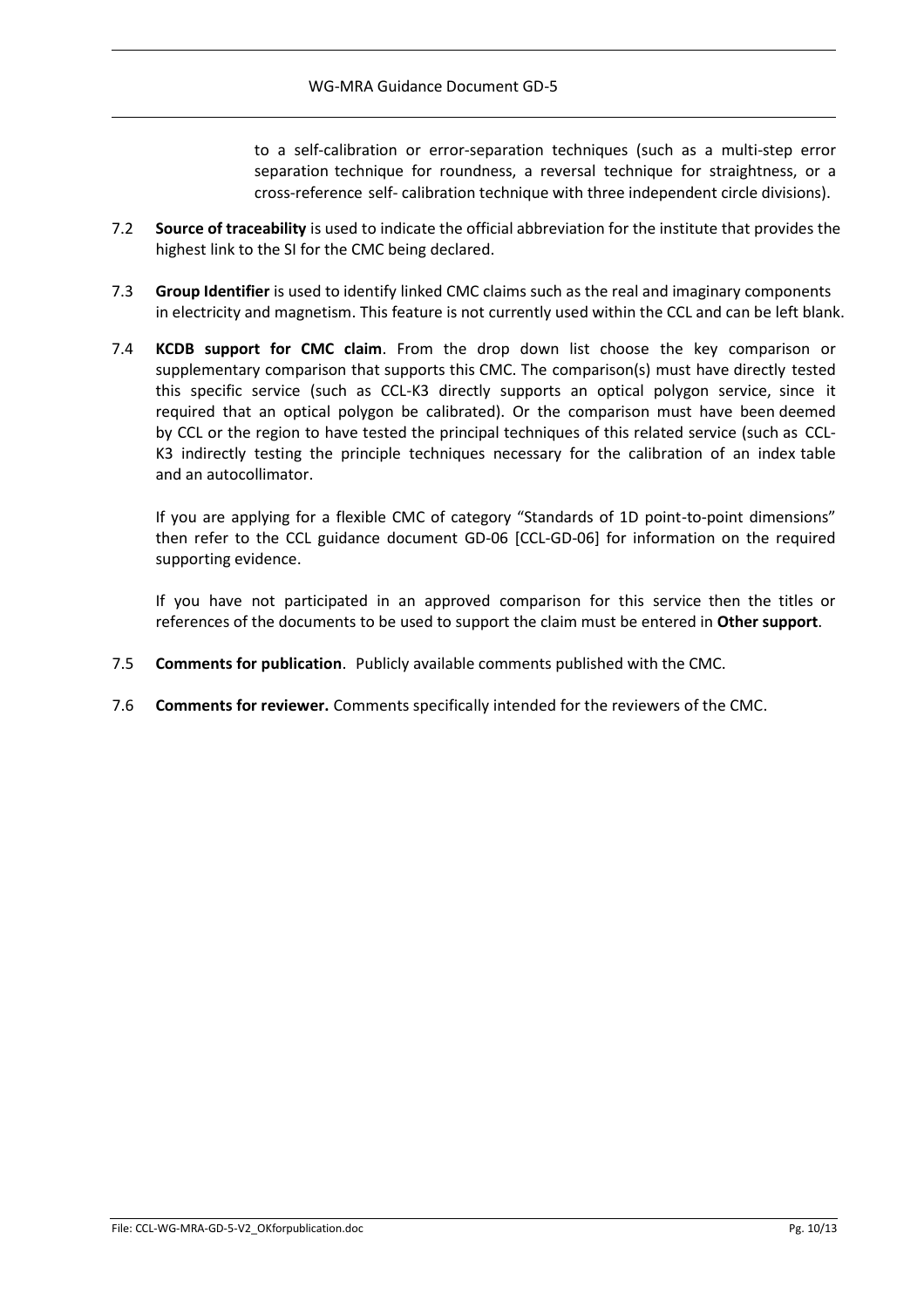## **4 Rules for reviewing length CMCs**

The sWG-CMC deems that the following set of rules must be applied to the review of Length CMCs in order that their claims be judged as "fully reliable".

#### **4.1.1 After the Provisional Period of the MRA**

Now that the provisional period of the MRA has ended, the rules to be followed are simply those given in the MRA. Document CIPM MRA-D-04 contains these rules. Section 3 of that document states the necessary requirements. They are reproduced here for expediency.

The JCRB requires that CMCs submitted for publication in Appendix C are accompanied by an RMO report indicating that the local Technical Committee/Working Group has approved the range and uncertainty of said CMCs and that each one of them is supported by a fully implemented Quality System reviewed and approved by the local RMO.

Furthermore, the JCRB requires that the range and uncertainty of the CMCs submitted be consistent with information from some or all of the following sources:

- 1. Results of key and supplementary comparisons
- 2. Documented results of past CC, RMO or other comparisons (including bilateral)
- 3. Knowledge of technical activities by other NMIs, including publications
- 4. On-site peer-assessment reports
- 5. Active participation in RMO projects
- 6. Other available knowledge and experience

While the results of key and supplementary comparisons are the ideal supporting evidence, all other five sources listed above may be considered to underpin CMCs not directly related to the available comparison results and those for which comparison results are not yet available.

The NMIs that issue the CMCs are primarily responsible for providing, through their local TC/WGs, the information that they believe is necessary to support their claims. TC/WGs from other RMOs may request additional information, if needed.

For item 6 in the above list, *i.e.* other knowledge and experience, the sWG-CMC interprets this to include the following:

- Range and uncertainty of the CMC agree with the scope of a third party accreditation.
- CMC is closely associated (uses similar techniques/ equipment) to an accepted high level service for which there are comparison results available.
- Critical aspects of the CMC have been demonstrated in other accepted CMCs (using the 'Technique Approach to Reviewing Services', as outlined in the CCL Strategy [document](https://www.bipm.org/utils/en/pdf/CCL-strategy-document.pdf) section 3.1, & figure 2).
- An uncertainty budget and calibration procedure.
- Publications acceptable to the sWG-CMC.

If you are reviewing a CMC of category "Standards of 1D point-to-point dimensions" (CCL Service Category code 2.5.1) then refer to the CCL guidance document GD-06 [CCL-GD-06] for additional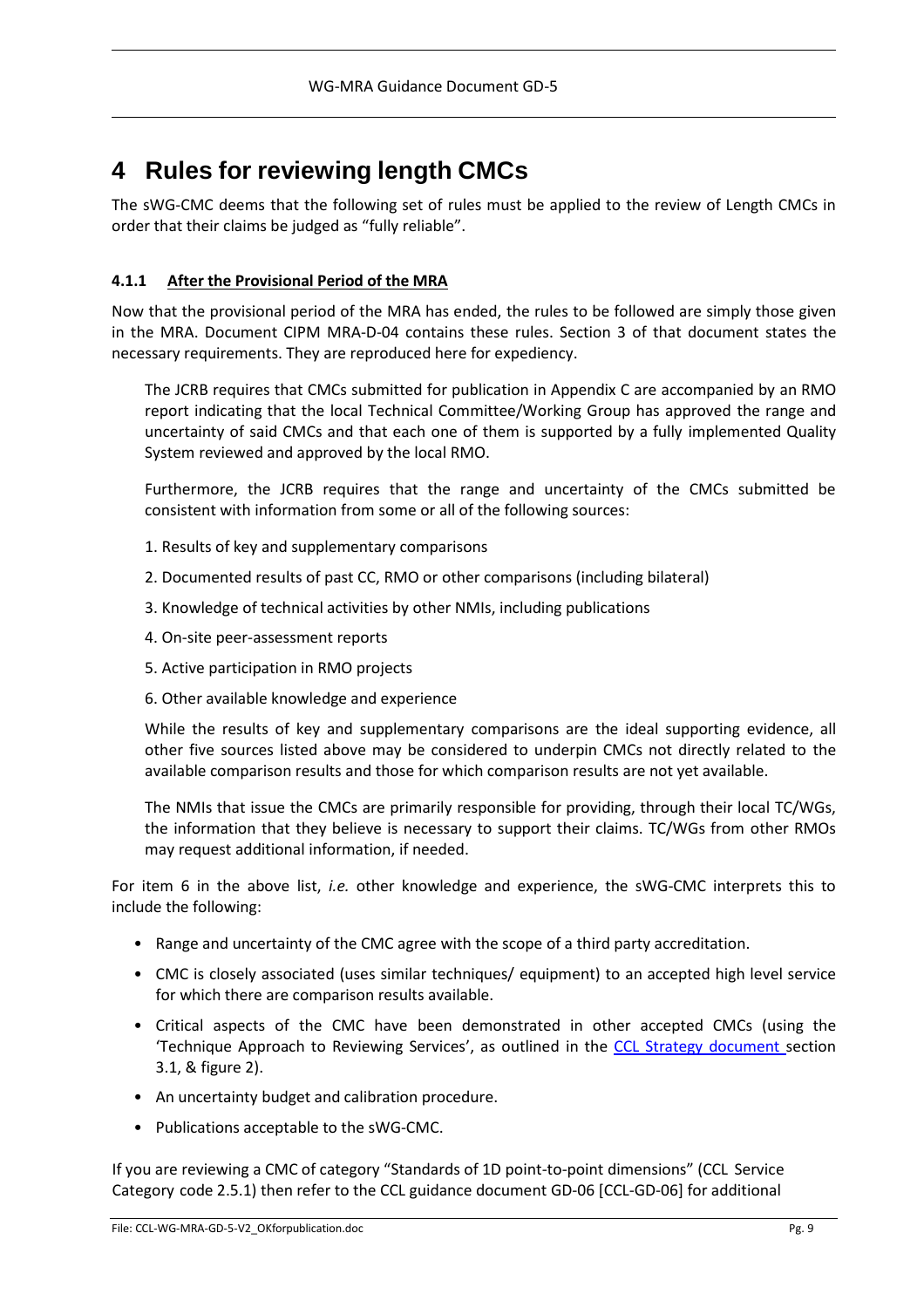information specific to this category.

#### **4.1.2 CMC review process**

The review process for CMCs follows the guidance in CIPM MRA-D-04.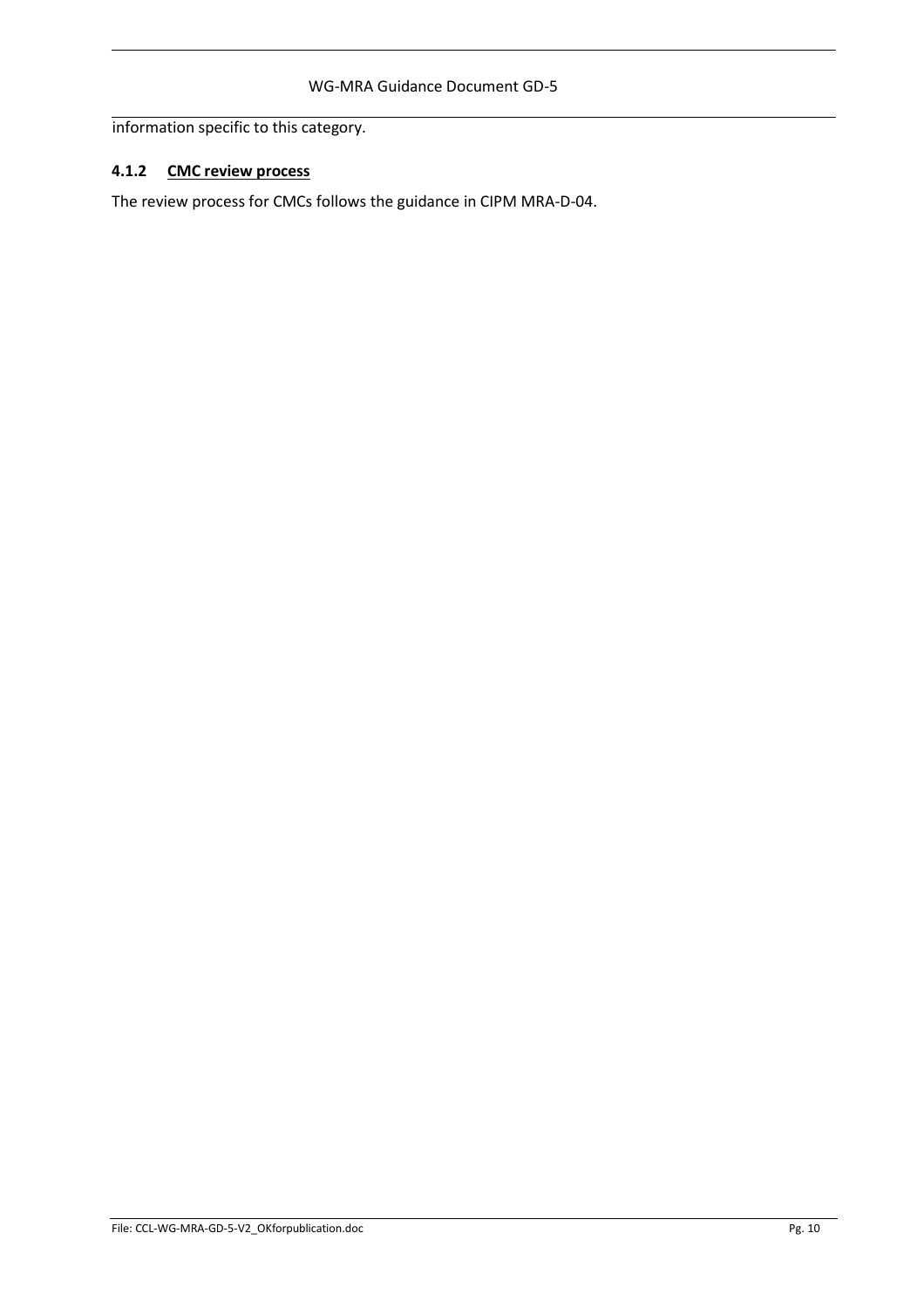## **5 References to available documents**

### **5.1 BIPM KCDB 2.0 training documents**

Getting started on the KCDB web platform **EXALL CONGENTS** [KCDB GettingStarted]

[https://www.bipm.org/utils/common/pdf/KCDB\\_2.0/Getting\\_started\\_KCDB\\_platform.pdf](https://www.bipm.org/utils/common/pdf/KCDB_2.0/Getting_started_KCDB_platform.pdf)

Presentation "Create a CMC" [https://www.bipm.org/utils/common/pdf/KCDB\\_2.0/PPT/3-KCDB-2.0-Create-CMC.pptx](https://www.bipm.org/utils/common/pdf/KCDB_2.0/PPT/3-KCDB-2.0-Create-CMC.pptx)

Presentation "CMC Review" [https://www.bipm.org/utils/common/pdf/KCDB\\_2.0/PPT/4-KCDB-2.0-CMC-review.pptx](https://www.bipm.org/utils/common/pdf/KCDB_2.0/PPT/4-KCDB-2.0-CMC-review.pptx)

### **5.2 CIPM/MRA documents**

Calibration and Measurement Capabilities in the context of the CIPM MRA [CIPM MRA-D-04] [http://www.bipm.org/utils/common/CIPM\\_MRA/CIPM\\_MRA-D-04.pdf](https://www.bipm.org/utils/common/CIPM_MRA/CIPM_MRA-D-04.pdf)

### **5.3 JCRB documents**

Monitoring the impact of key and supplementary comparison results on CMC claims [JCRB-11/7(a)] [http://www.bipm.org/utils/common/documents/jcrb/impact\\_comparisons.pdf](https://www.bipm.org/utils/common/documents/jcrb/impact_comparisons.pdf)

### **5.4 CCL/WGDM documents**

| DimVIM List of Services                                                                                                                                                                                                        | [DimVIM]              |
|--------------------------------------------------------------------------------------------------------------------------------------------------------------------------------------------------------------------------------|-----------------------|
| http://www.bipm.org/en/committees/cc/ccl/dimvim.html                                                                                                                                                                           |                       |
| CCL-WGDM Supplement to the JCRB Instructions for Appendix C [abrogated]<br>longer available from BIPM website - contact WG chairman.                                                                                           | [WGDM/00-51c] No      |
| Example & Template for CMC [abrogated]                                                                                                                                                                                         | [WGDM/00-52] Included |
| http://www.bipm.org/wg/CCL/CCL-WG/Restricted/2001/Docs-list-for-WGDM-meeting-<br>in:                                                                                                                                           |                       |
| docs-2001.zip.doc                                                                                                                                                                                                              |                       |
| Guide to CCL-WGDM Supplement to the JCRB Instructions for App. C [abrogated] [WGDM/00-53c]<br>http://www.bipm.org/wg/CCL/CCL-WG/Restricted/2001/Docs-list-for-WGDM-meeting-<br>$\mathsf{in}:$<br>Included<br>docs-2001.zip.doc |                       |
| JCRL rules for reviewing length CMCs                                                                                                                                                                                           | $[JCRL-02b]$          |
| http://www.bipm.org/wg/CCL/CCL-WG/Restricted/2001/Docs-list-for-WGDM-meeting-docs-                                                                                                                                             |                       |
| 2001.zip.doc                                                                                                                                                                                                                   |                       |
| <b>CCL Strategy document</b>                                                                                                                                                                                                   | [CCL/WGS/SD-L]        |
| http://www.bipm.org/utils/en/pdf/CCL-strategy-document.pdf                                                                                                                                                                     |                       |
| CCL Guidance document GD-06 CMCs of category "Standards of 1D point-to-point<br>dimensions"                                                                                                                                    | $[CL-GD-06]$          |
|                                                                                                                                                                                                                                |                       |